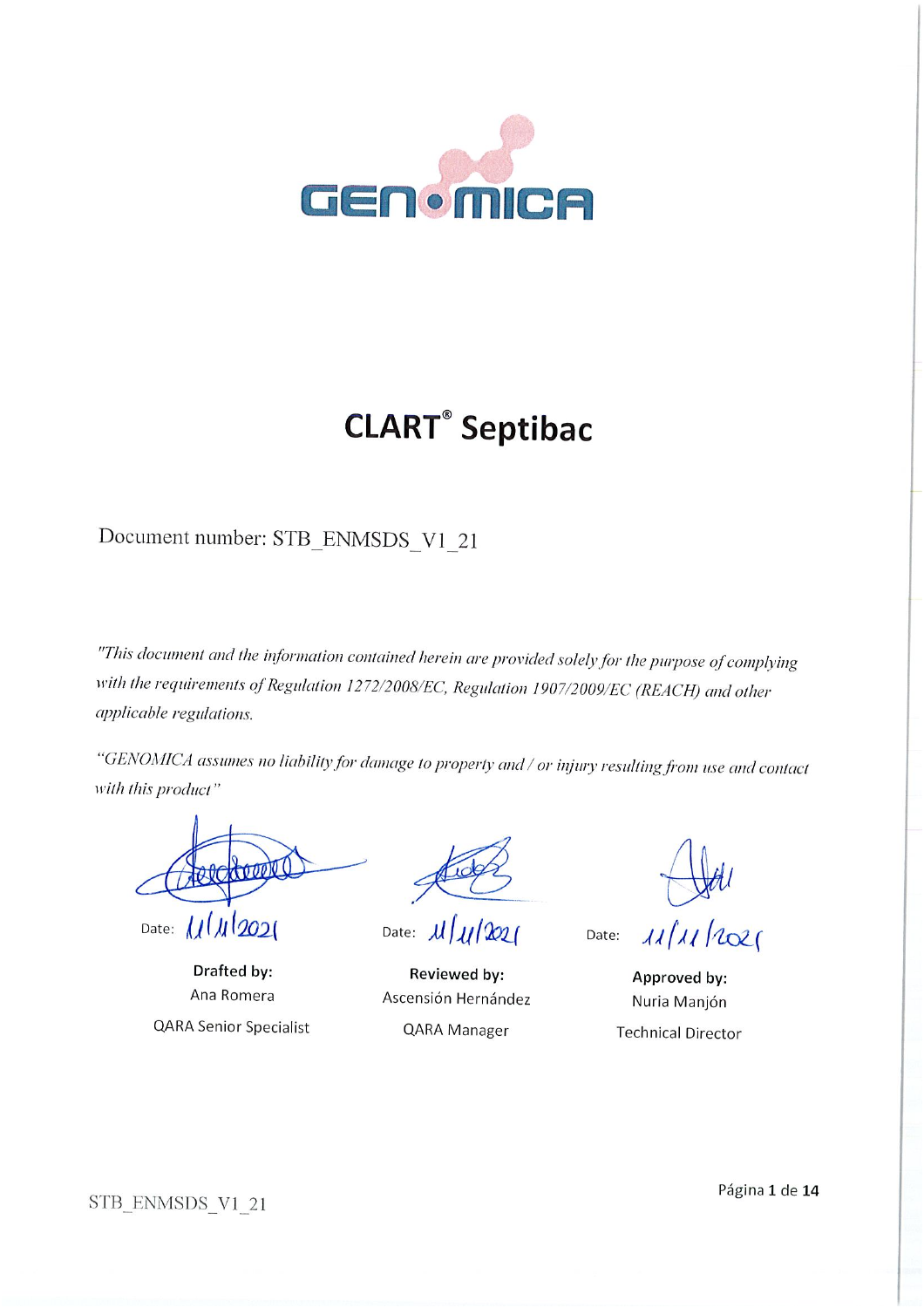

**Prepared according to 1272/2008/EC and 1907/2009/EC**

#### **1. Identification of the substance/preparation and the company/undertaking**

#### **1.1.Product identifiers**

#### **Product name:**

CLART® Septibac

#### **1.2 Relevant identified uses of the mixture and uses advised against**

*Characterization of microorganisms causing sepsis via genomic identification for in vitro diagnostics*

### **1.3 Details of the supplier**

#### **Company:**

*GENOMICA S.A.U.* Parque Empresarial Alvento. Edificio B Calle Vía de los Poblados, 1 - 1ª planta 28033 Madrid Phone: 34-91 674 89 90 Fax: 34-91 67489 91 E-mail address: [nmanjon@genomica.com](mailto:nmanjon@genomica.com)

## **1.4 Emergency telephone number**: 112 (EU)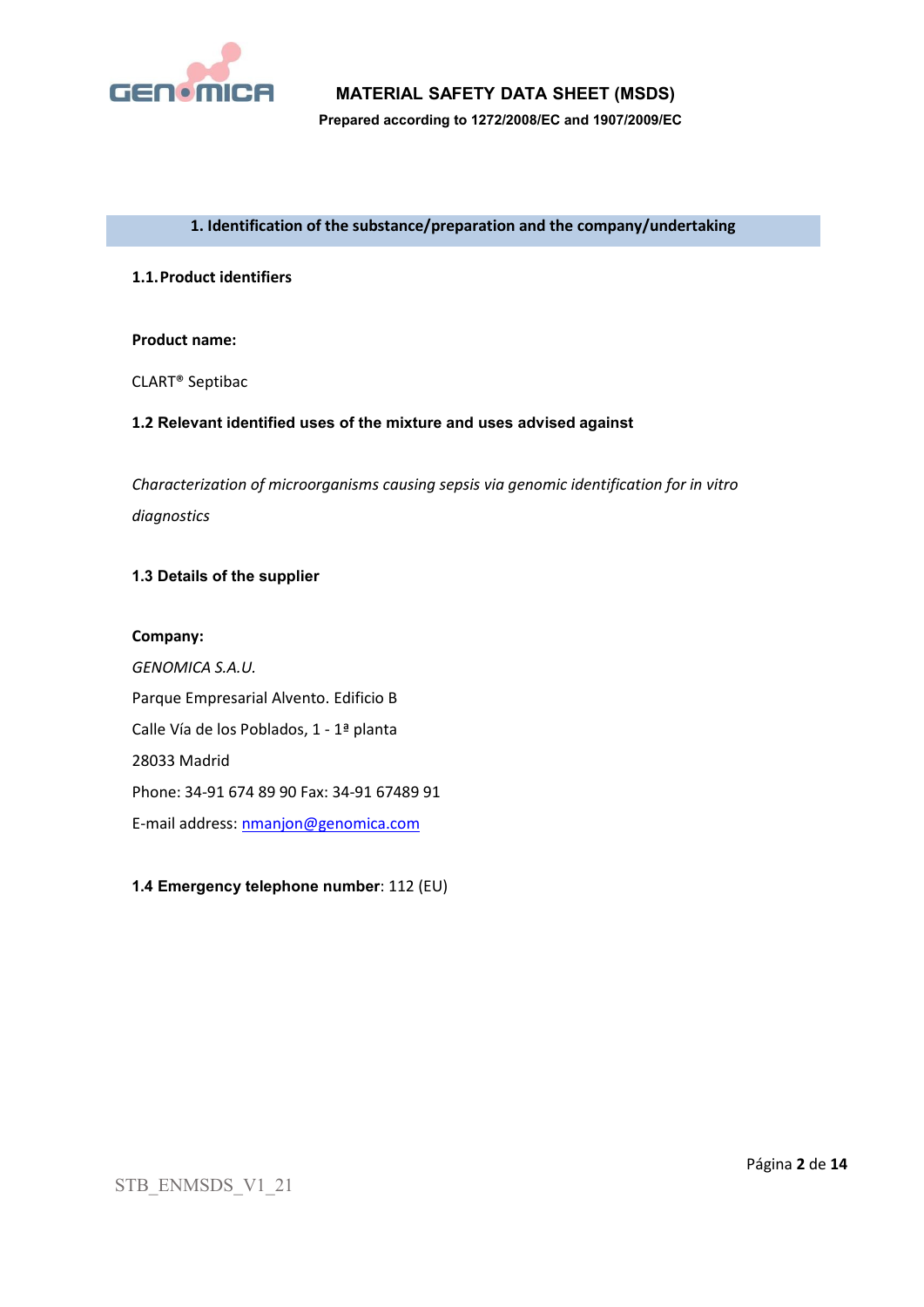

**Prepared according to 1272/2008/EC and 1907/2009/EC**

#### **2. Classification and Hazards identification**

#### **2.1 Classification of the mixture**

**Classification according to the** Regulation (EC) No 1272/2008; is a mixer of substances

#### **2.2 . Hazards identification**

- **Serious eye damage/eye irritation**
- **Hazardous to the aquatic environment**
- **Carcinogenicity**
- **Toxicity**
- **Skin corrosion/irritation**
- **Specific target organ toxicity single**
- **Respiratory sensibilisation**

**Principle routes of exposure**: Ingestion, skin and eye contact and inhalation.

**Ingestion**: May cause gastrointestinal irritation. **Skin contact**: There is no health hazard if skin contact is to occur. **Eye contact**: May cause eye mucose irritation. **Inhalation**: May cause irritation of respiratory tract.

For pictograms and hazard statements see Table in section 3

#### **2.3. Other Hazards**

The present substance/preparation does not contain components that might be considered bioaccumulative or persistent toxins, or very accumulative of very persistent at a level of 0.1% or higher.

Concentration of the potentially dangerous components according to Regulation is below the permitted limits.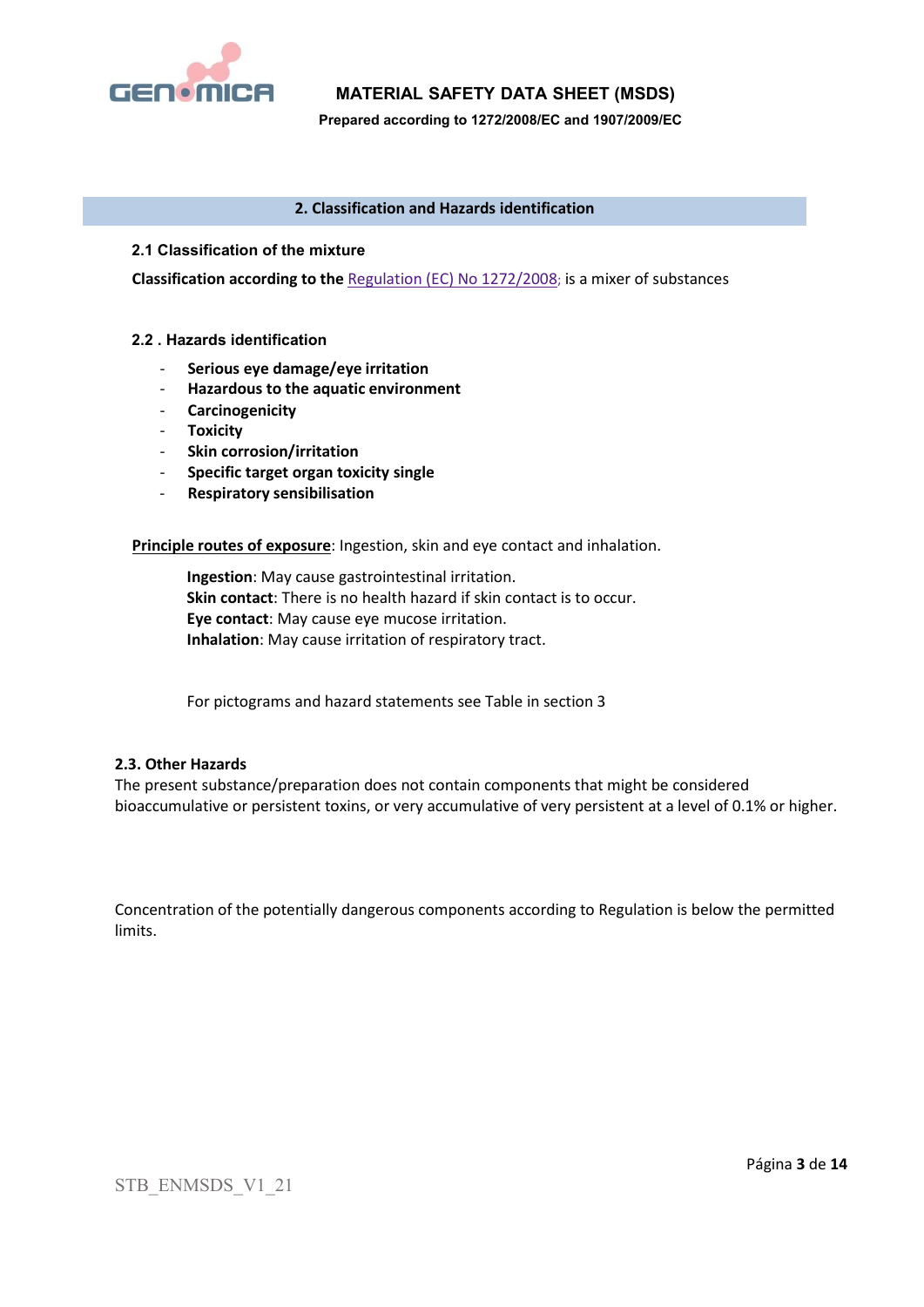

**Prepared according to 1272/2008/EC and 1907/2009/EC**

**3. Composition/ information on ingredients**

Dangerous components according to Regulation No 1272/2008/EC.

#### **AMPLIFICATION REAGENTS**

| <b>COMPONENTS</b>     | ℅         | <b>Classification</b>                        |
|-----------------------|-----------|----------------------------------------------|
| <b>PCR Master Mix</b> | 80-90     | This product is a mixture of substances.     |
|                       |           | It does not contain any dangerous components |
| Oligonucleotides      | $20 - 10$ | This product is a mixture of substances.     |
|                       |           | It does not contain any dangerous components |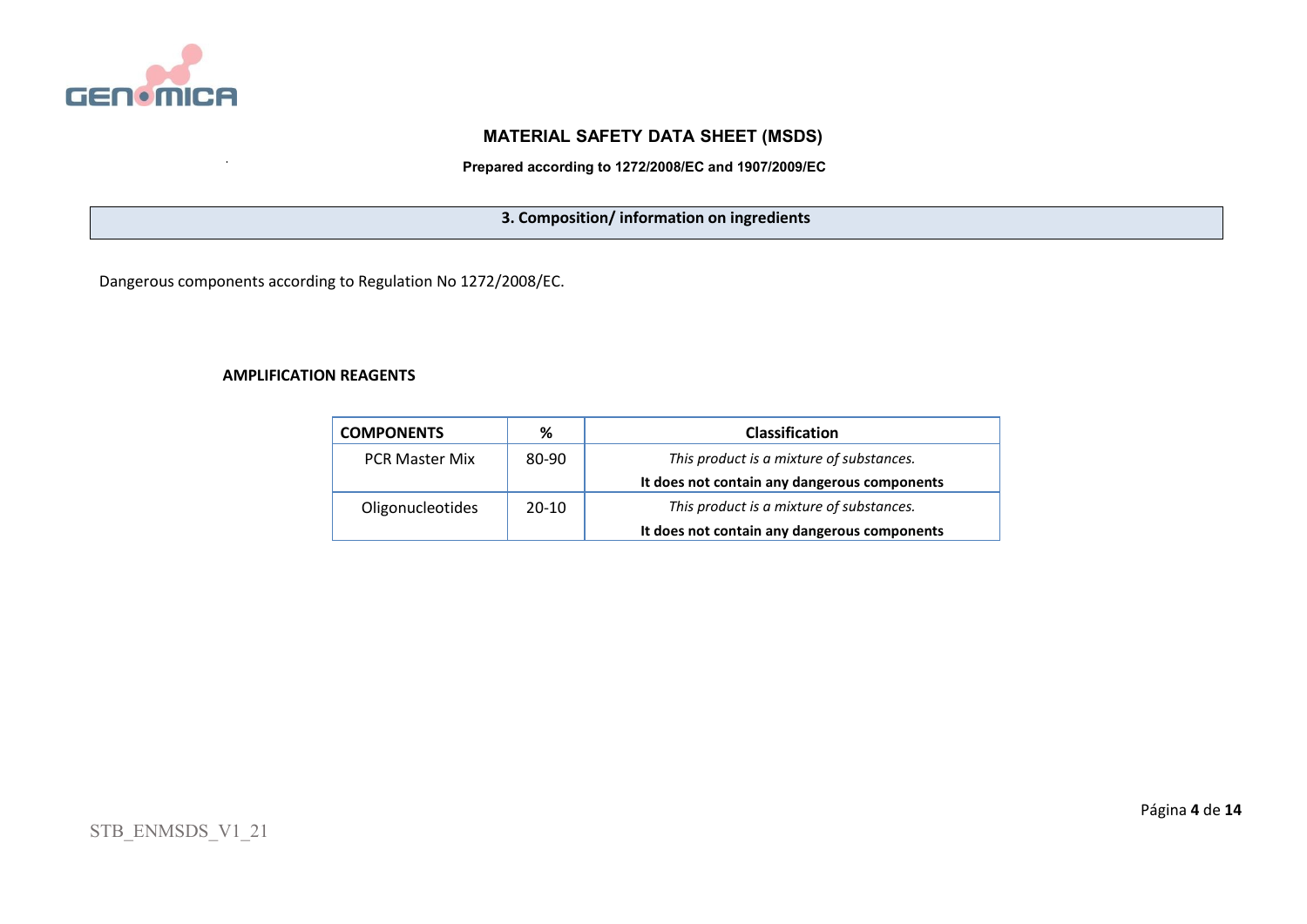

**Prepared according to 1272/2008/EC and 1907/2009/EC**

## **DETECTION REAGENTS**

| <b>HYBRIDISATION SOLUTION (SH)</b> | %    | <b>Classification</b>                                                                         | Pictogram, Signal Word Code(s)* | Hazard statement Code(s)*    |
|------------------------------------|------|-----------------------------------------------------------------------------------------------|---------------------------------|------------------------------|
| Sodium phosphate                   | 25   | This product is a mixture of substances.                                                      |                                 |                              |
|                                    |      | It does not contain any dangerous components                                                  |                                 |                              |
| <b>SSC</b>                         | 5    | This product is a mixture of substances.                                                      |                                 |                              |
|                                    |      | It does not contain any dangerous components                                                  |                                 |                              |
| <b>EDTA</b>                        | 0.2  |                                                                                               | Danger!                         | H302, H318                   |
| CAS. No: 10378-23-1                |      | <b>Acute Toxicity (category 4)</b>                                                            |                                 |                              |
| EC-No 10378-23-1 200-573-9         |      | <b>Eye Damage (Category 1)</b>                                                                |                                 |                              |
|                                    |      | Concentration of the potentially dangerous<br>components according to Regulation is below the |                                 |                              |
|                                    |      | permitted limits.                                                                             |                                 |                              |
| Triton X-100                       | 2.25 | This product is a mixture of substances.                                                      | Danger!                         | H302, H315, H318, H400, H410 |
|                                    |      | Dangerous components:                                                                         |                                 | P280, P305, P351, P338       |
|                                    |      | p-tertiary-Octylphenoxy polyethyl                                                             |                                 |                              |
|                                    |      | alcohol CAS-No.: 9002-93-1                                                                    |                                 |                              |
|                                    |      | concentration <0.05                                                                           |                                 |                              |
|                                    |      |                                                                                               |                                 |                              |
|                                    |      | Serious eye damage (Category 1)                                                               |                                 |                              |
|                                    |      | <b>Chronic aquatic toxicity (Category 3)</b>                                                  |                                 |                              |
|                                    |      |                                                                                               |                                 |                              |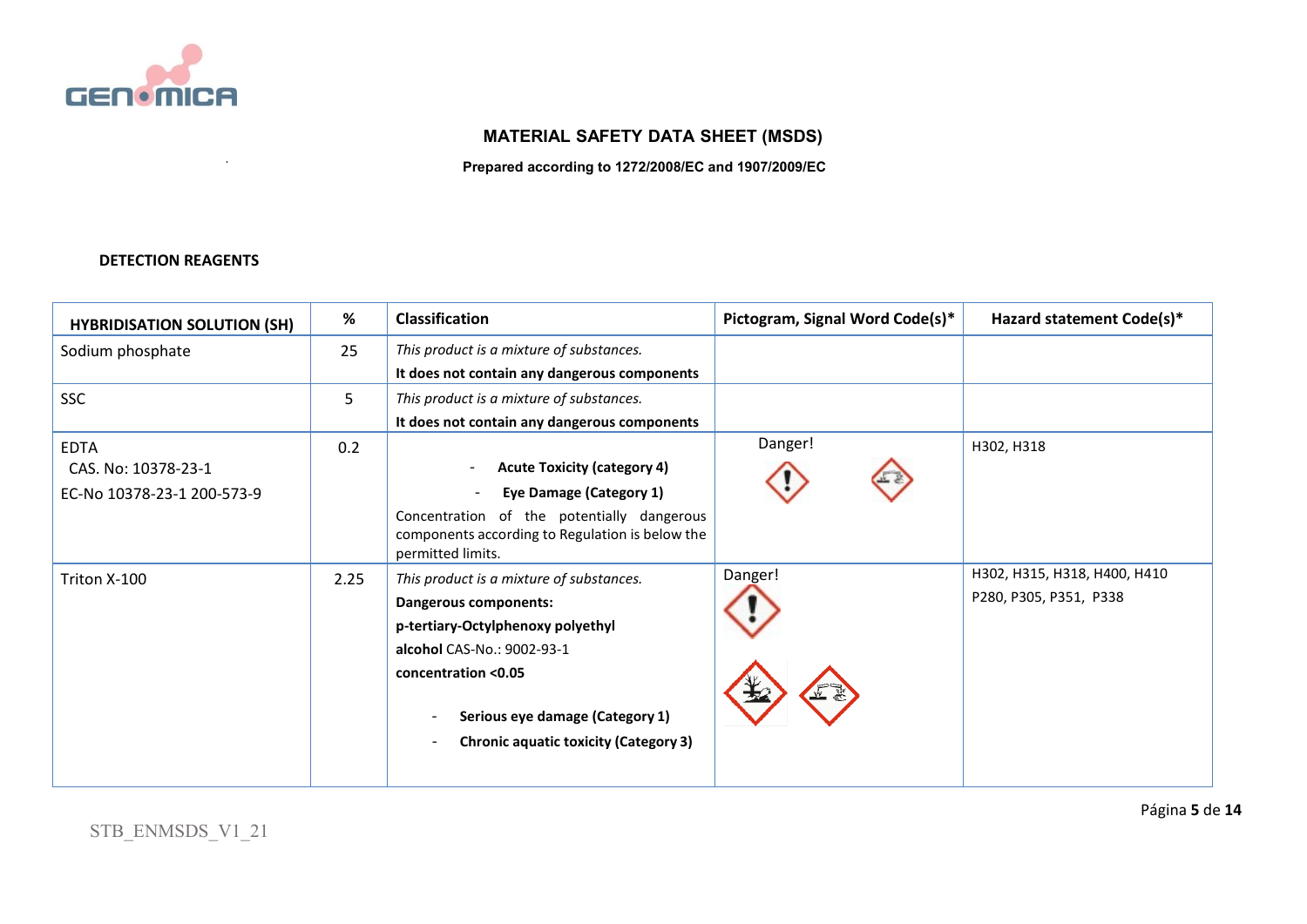

#### **Prepared according to 1272/2008/EC and 1907/2009/EC**

| Concentration of the potentially dangerous<br>components according to Regulation is below the<br>permitted limits. |        |  |
|--------------------------------------------------------------------------------------------------------------------|--------|--|
|                                                                                                                    | $   -$ |  |

**For the full text of the H and P-Statements mentioned in this Section, see Section 16. \*Only for dangerous components**

| <b>RE</b> (Developer):                                                                      | <b>Classification</b>                                                                                                                                                                                                                                                     | Pictogram, Signal | <b>Hazard statement</b> |
|---------------------------------------------------------------------------------------------|---------------------------------------------------------------------------------------------------------------------------------------------------------------------------------------------------------------------------------------------------------------------------|-------------------|-------------------------|
| Hazardous components**                                                                      |                                                                                                                                                                                                                                                                           | Word Code(s) *    | Code(s) $*$             |
| 3,3'-dimethoxybenzidine<br>0-<br>dianisidine<br>$CAS-No.: 119-90-4$<br>$FC-NO. : 204-355-4$ | According to Regulation No 1272/2008. this<br>substance is classified as:<br><b>Acute Toxicity (Category 4)</b><br><b>Carcinogens (Category 1B)</b><br>Concentration of the potentially dangerous<br>components according to Regulation is below the<br>permitted limits. | Danger!           | H302, H350              |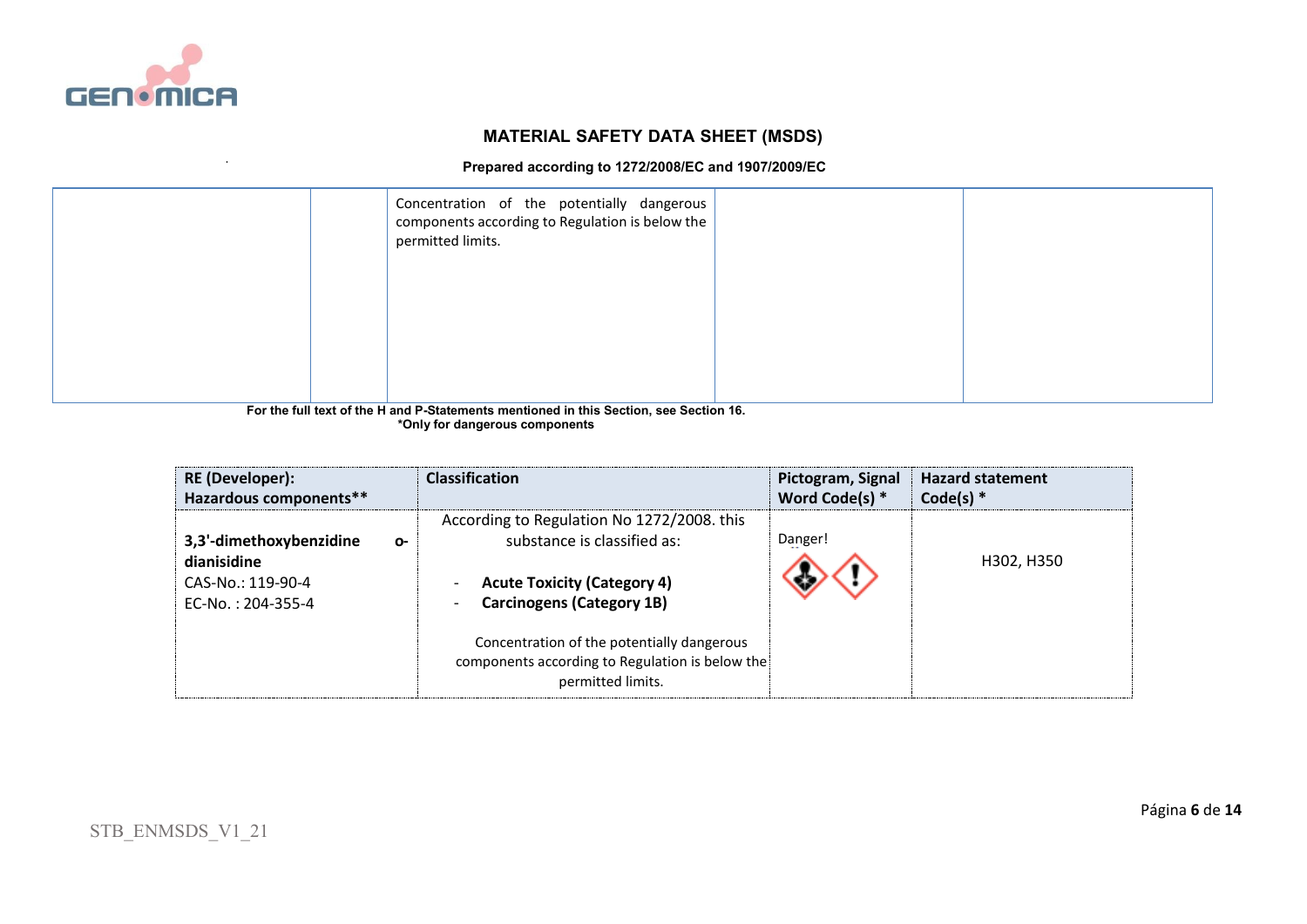

#### **Prepared according to 1272/2008/EC and 1907/2009/EC**

| Hydrogen peroxide<br>CAS-No.: 7722-84-1<br>EC-No.: 231-765-0 | According to Regulation No 1272/2008.<br>this substance is classified as:<br><b>Acute toxicity, Oral (Category 4)</b><br>Serious eye damage (Category 1) | Danger! |            |
|--------------------------------------------------------------|----------------------------------------------------------------------------------------------------------------------------------------------------------|---------|------------|
|                                                              | Concentration of the potentially dangerous<br>components according to Regulation is below the<br>permitted limits.                                       |         | H302, H318 |

 **For the full text of the H-Statements mentioned in this Section, see Section 16.**

 **\*Only for dangerous components \*\*Composition not available**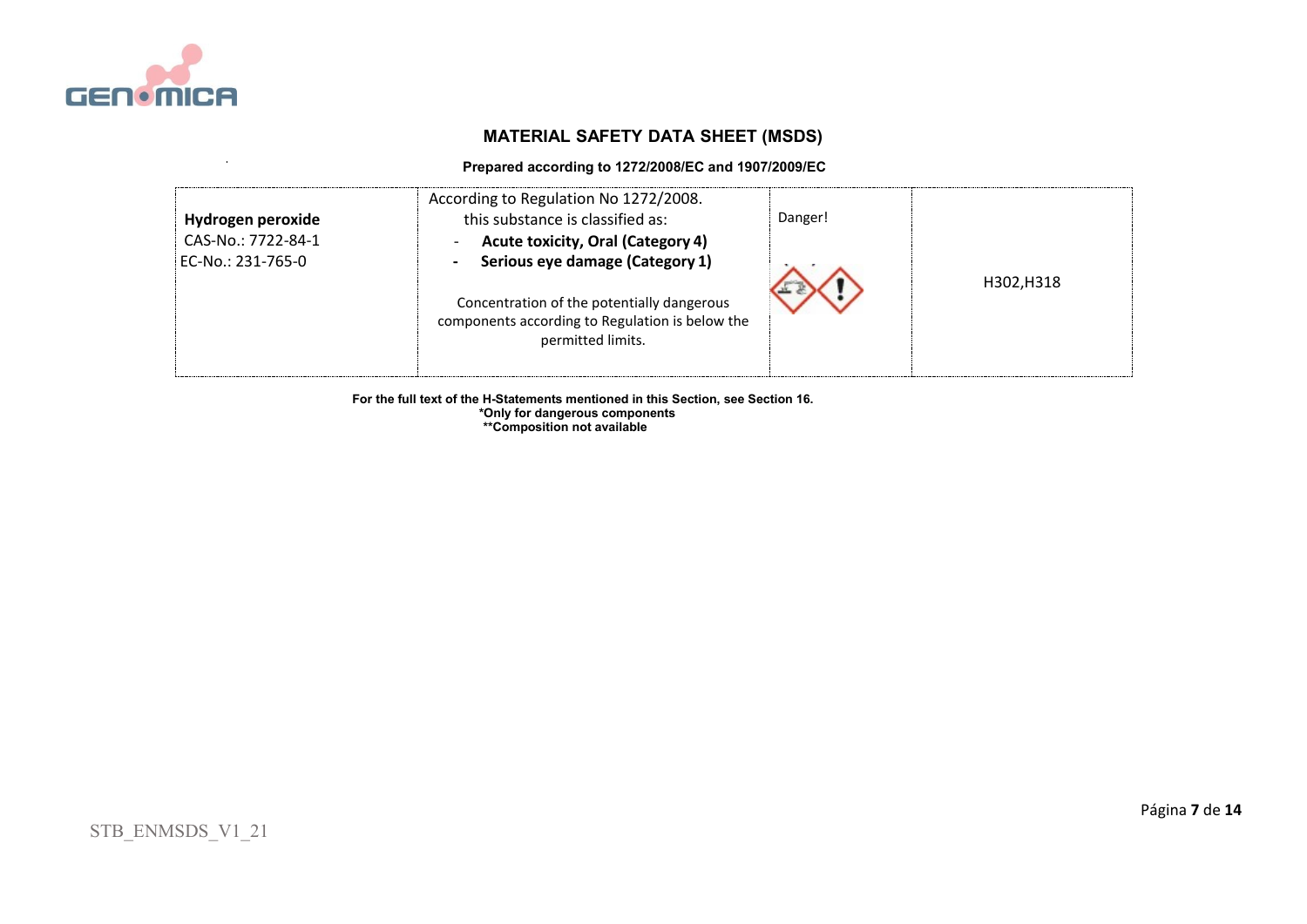

## **Prepared according to 1272/2008/EC and 1907/2009/EC**

| DC (Conjugate Diluent).     | %   | <b>Classification</b>                    |
|-----------------------------|-----|------------------------------------------|
| BSA saline phosphate buffer | 100 | This product is a mixture of substances. |
|                             |     | Does not contain dangerous components    |
|                             |     |                                          |

| CJ (Conjugate Solution). | <b>Classification</b>                                                             |
|--------------------------|-----------------------------------------------------------------------------------|
| Streptavidin peroxidase  | This product is a mixture of substances.<br>Does not contain dangerous components |
| DC (Conjugate Diluent)   | This product is a mixture of substances.<br>Does not contain dangerous components |

|                                              | Classification                                                                    |
|----------------------------------------------|-----------------------------------------------------------------------------------|
| Saline phosphate buffer<br>100<br>With Tween | This product is a mixture of substances.<br>Does not contain dangerous components |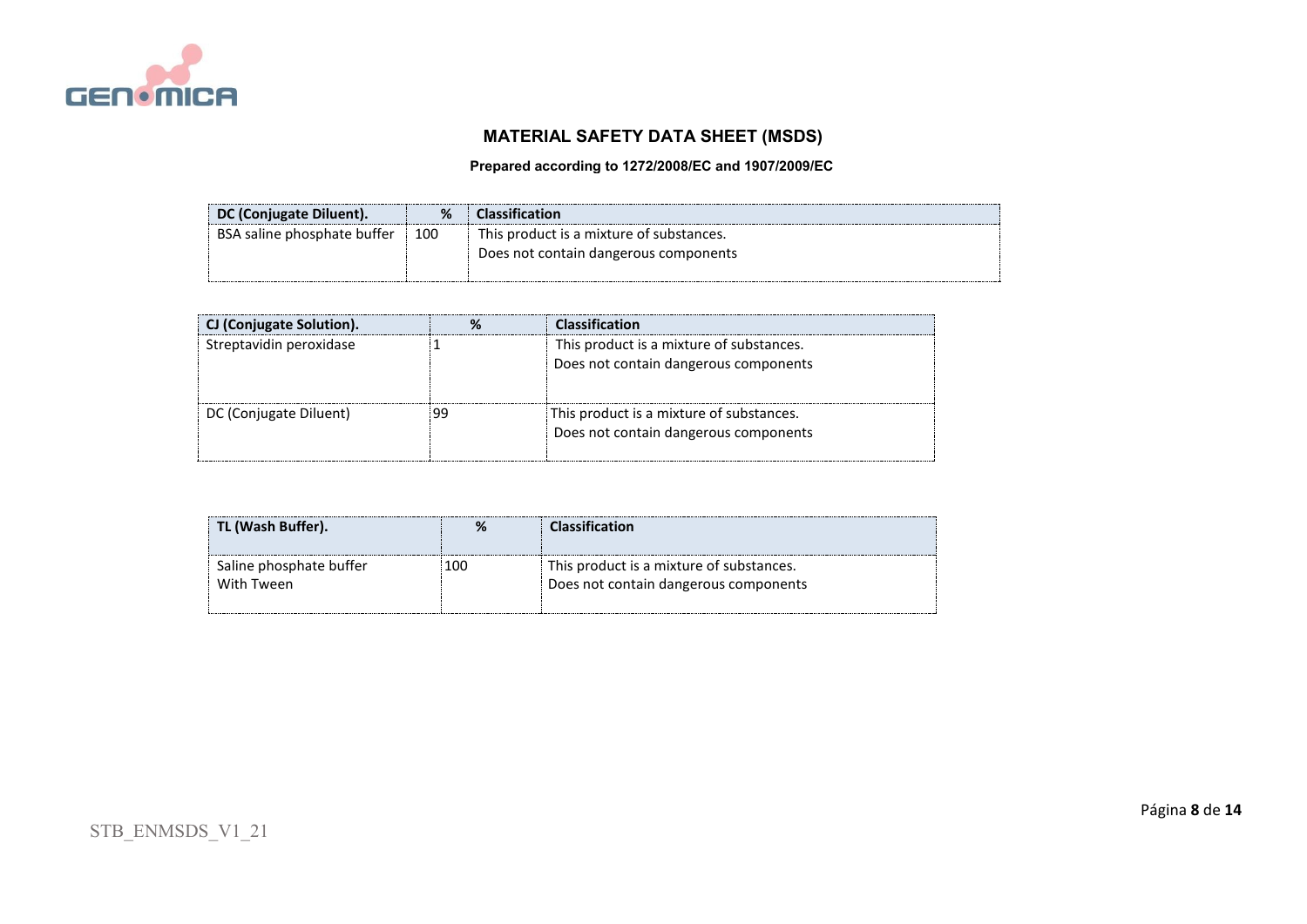

**Prepared according to 1272/2008/EC and 1907/2009/EC**

#### **4. First Aid Measures**

**General advice.** Consult a physician. Show this safety data sheet to the doctor in attendance.

#### **If inhaled**

If breathed in, move person into fresh air. If not breathing, give artificial respiration. Consult a physician.

#### **In case of skin contact**

Wash off with soap and plenty of water. Consult a physician.

#### **In case of eye contact**

Rinse thoroughly with plenty of water for at least 15 minutes and consult a physician.

#### **If swallowed**

Never give anything by mouth to an unconscious person. Rinse mouth with water. Consult a physician.

## **4.2 Most important symptoms and effects, both acute and delayed**

No data available

#### **4.3 Indication of any immediate medical attention and special treatment needed** No data available

## **5. FIRE-fighting measures**

## **5.1 Extinguishing media**

Suitable extinguishing media. Use water spray, alcohol-resistant foam, dry chemical or carbon dioxide.

## **5.2 Special hazards arising from the substance or mixture**

Flammable. Keep away from sources of ignition. It may form explosive mixtures with air. In case of fire toxic vapours, e.g.Carbon oxides, nitric oxide, carbon monoxide, can be released.

## **5.3 Advice for firefighters**

Wear self-contained breathing apparatus for firefighting if necessary.

#### **5.4 Further information**

No data available

#### **6. Accidental Release Measures**

## **6.1 Personal precautions, protective equipment and emergency procedures**

Use personal protective equipment. Avoid breathing vapors, mist or gas. Ensure adequate ventilation. Evacuate personnel to safe areas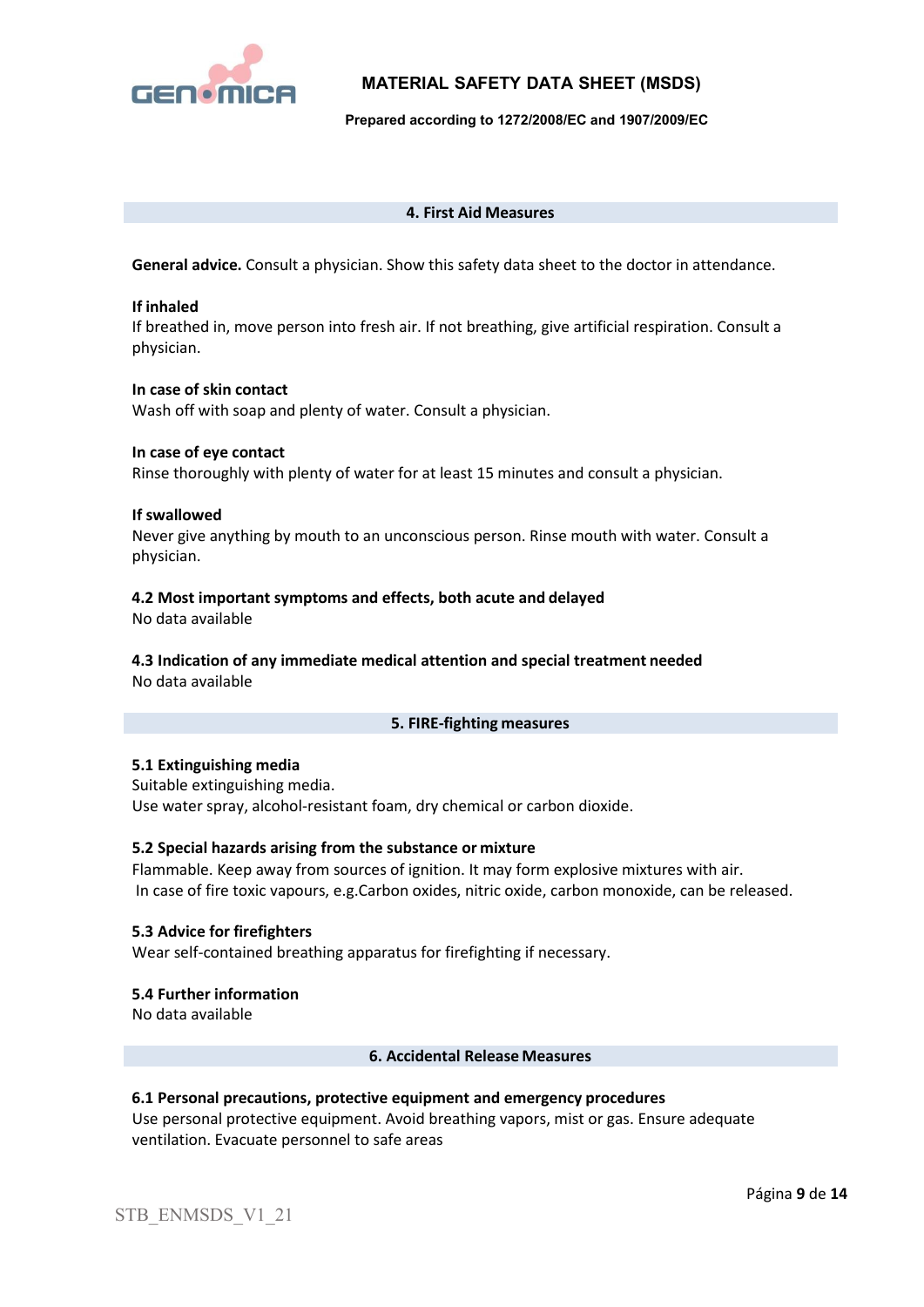

#### **Prepared according to 1272/2008/EC and 1907/2009/EC**

#### **6.2 Environmental precautions**

Prevent further leakage or spillage if safe to do so. Do not let product enter drains. Discharge into the environment must be avoided.

#### **6.3 Methods for cleaning up**

Soak up with inert absorbent material and dispose of as hazardous waste. Keep in suitable, closed containers for disposal.

#### **7. Handling and Storage**

#### **7.1 Precautions for safe handling**

Use personal protective equipment. Protect from contaminations by using a laminar flow cabin.

#### **7.2 Conditions for safe storage, including any incompatibilities**

Store reagents at the temperatures indicated in the handbook and in the reagent´s label.

#### **8.1. Control parameters**

Components with workplace control parameters By using the product according with the requirements, no air pollution is expected

#### **8.2 Personal protective equipment**

**Hand protection**: Wear protective gloves to prevent skin contact. **Body protection**: Wear lab coat. **Eye protection**: Wear protective glasses. **Hygiene measures**: Keep away from food and drink. Wash hands before breaks and at the end of the workday.

#### **8.3 Enviromental exposure controls**

Keep away from drains. Avoid contamination of water or soil.

#### **9. Physical and chemical properties**

No data available.

#### **10. Stability and Reactivity**

## **10.1 Reactivity**

No data available

#### **10.2 Chemical stability**

Stable under recommended storage conditions.

#### **10.3 Possibility of hazardous reactions** No data available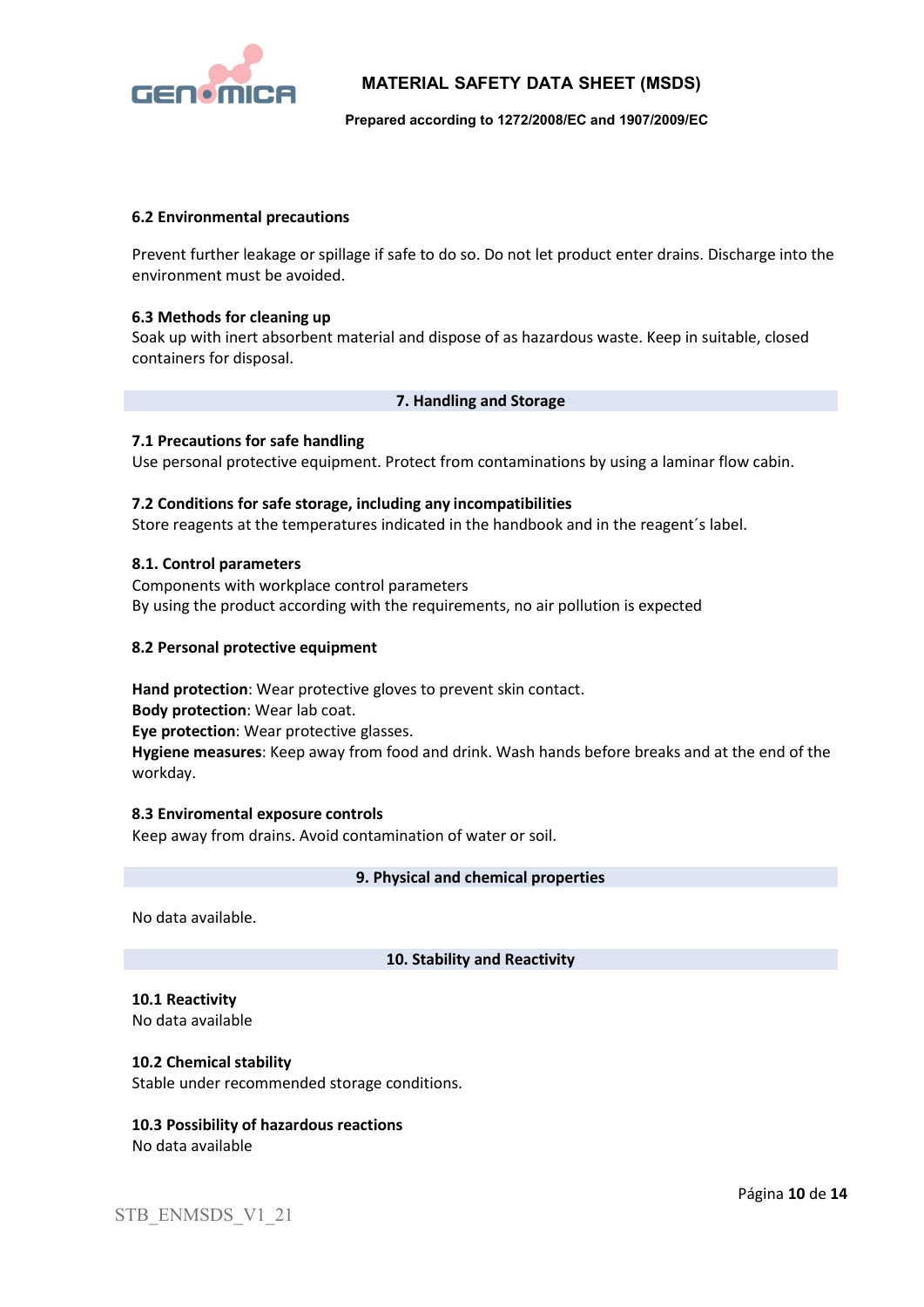

**Prepared according to 1272/2008/EC and 1907/2009/EC**

#### **10.4 Conditions to avoid**

No data available

# **10.5 Incompatible materials**

No data available

## **10.6 Hazardous decomposition products**

Other decomposition products - no data available

## **11. Toxicological information**

## **11.1 Acute toxicity**

The mixture is not classified to be hazardous (see chapter 15.1).

## *Acute toxicity y of the hybridisation solution*

• *EDTA: LD50 Oral - rat - 630 - 1.260 mg/kg*

## **11.2 Skin Corrosion/Irritation**

## **11.3 Serious Eye Damage/Irritation**

## **11.4 Respiratory Or Skin Sensitization**

## **11.5 Germ Cell Mutagenicity**

No information available

## **11.6 Carcinogenicity**

IARC: no components of this product present at levels greater than or equal to 0.1% is identified as probable, possible, or confirmed human carcinogen By IARC.

## **11.7 Reproductive Toxicity**

No information available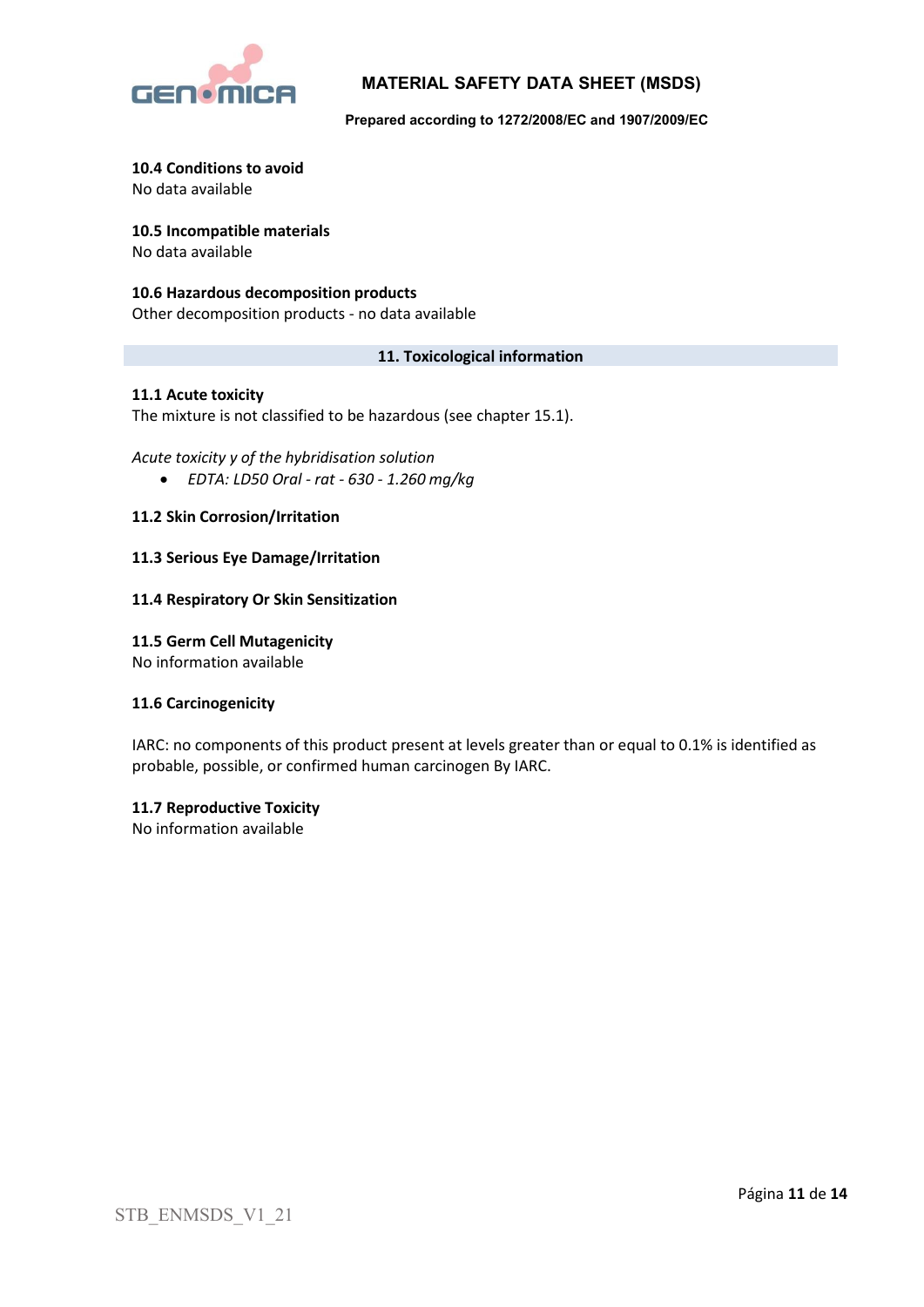

**Prepared according to 1272/2008/EC and 1907/2009/EC**

#### **11.8 STOT-Single Exposure**

No specific target organ toxicant because no component is known as specific target organ toxicant. STOT-repeated exposure

No specific target organ toxicant because no component is known as specific target organ toxicant.

#### **11.9 Aspiration Hazard**

No information available

### **12. Ecological information**

#### **12.1 Acute aquatic toxicity**

The mixture is not classified to be toxic to water organisms.

## *Acute aquatic toxicity of the developer*

• The mixture is not classified to be toxic to water organisms, calculated L(E)C  $> 100$  mg/l.

#### *Acute aquatic toxicity y of the hybridization solution*

• The mixture is not classified to be toxic to water organisms Category 3

## **12.2 Persistence and Degradability**

No data available.

## **12.3 Bioaccumulative Potential**

No data available.

#### **12.4 Mobility in Soil** No data available.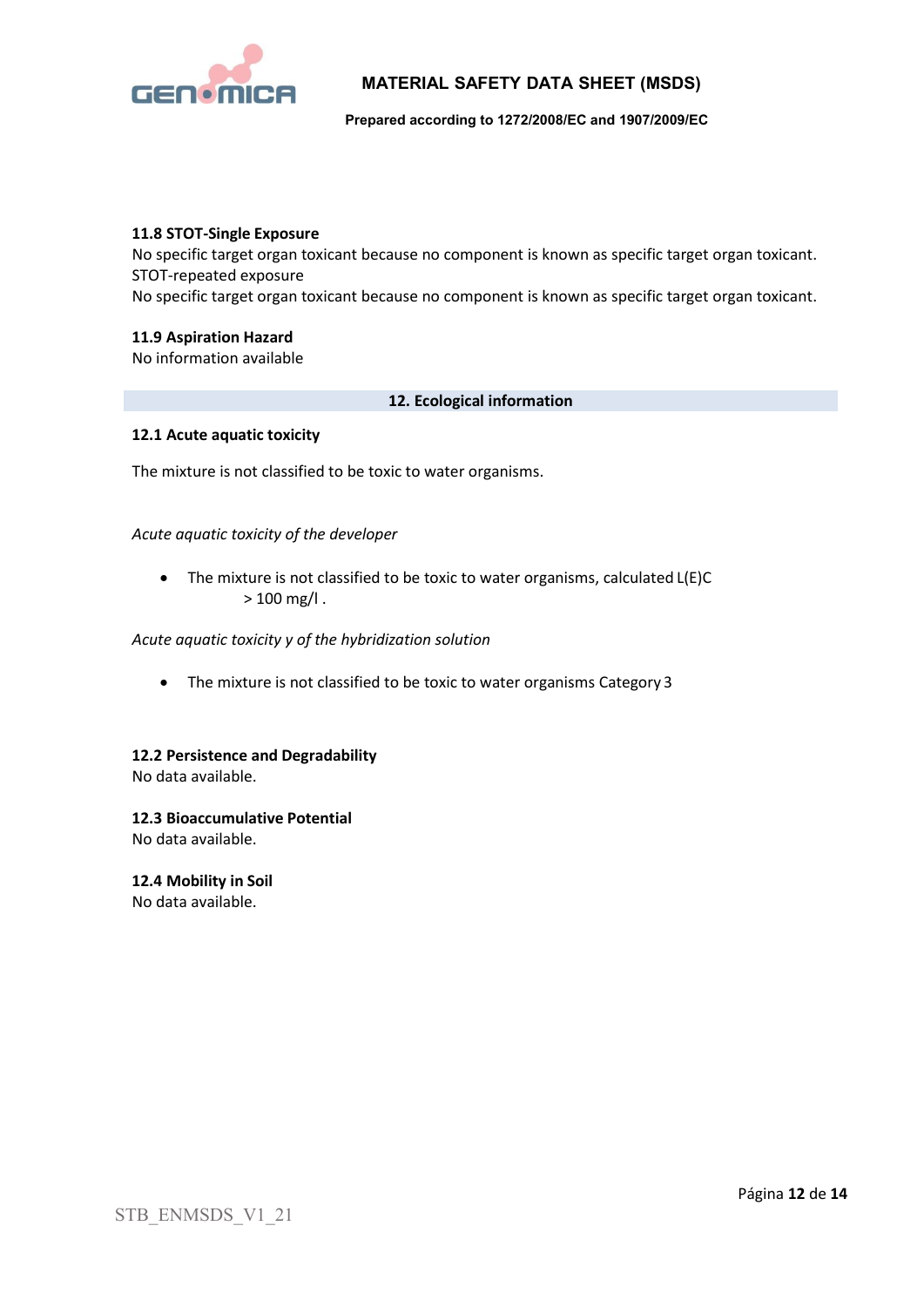

**Prepared according to 1272/2008/EC and 1907/2009/EC**

## **12.5 Results Of Pbt And Vpvb Assessment**

None of the components is listed as PBT or vPvB relevant.

#### **12.6 Other Adverse Effects**

If used appropriately, no ecological problems are to be expected.

#### **13. Disposal considerations**

Waste disposal must be in accordance with appropriate state and local regulations. Waste (with exception of the biological residues) can normally be disposed with normal waste.

#### **14. Transport information**

Shipmet is not subject to any norm, as the product is not considered hazardous.

**14.1 Un Number** ADR/RID: - IMDG: - IATA: -

**14.2 Un Proper Shipping Name** ADR/RID: No dangerous goods IMDG: No dangerous goods IATA: No dangerous goods

**14.3 Transport Hazard Class(Es).** ADR/RID: - IMDG: - IATA: -

**14.4 Packing Group:** ADR/RID:- IMDG: - IATA: -

**14.5 Environmental Hazards:** No Data Available.

**14.6 Special Precautions For User:** No Data Available.

#### **15. Regulatory information**

## **THE MATERIAL SAFETY DATA SHEET (MSDS) IS PREPARED ACCORDING TO**

**Regulation (EC) No 1272/2008** of the European Parliament and of the Council of 16 December 2008 on classification, labelling and packaging of substances and mixtures, amending and repealing Directives 67/548/EEC and 1999/45/EC, and amending Regulation (EC) No 1907/2006